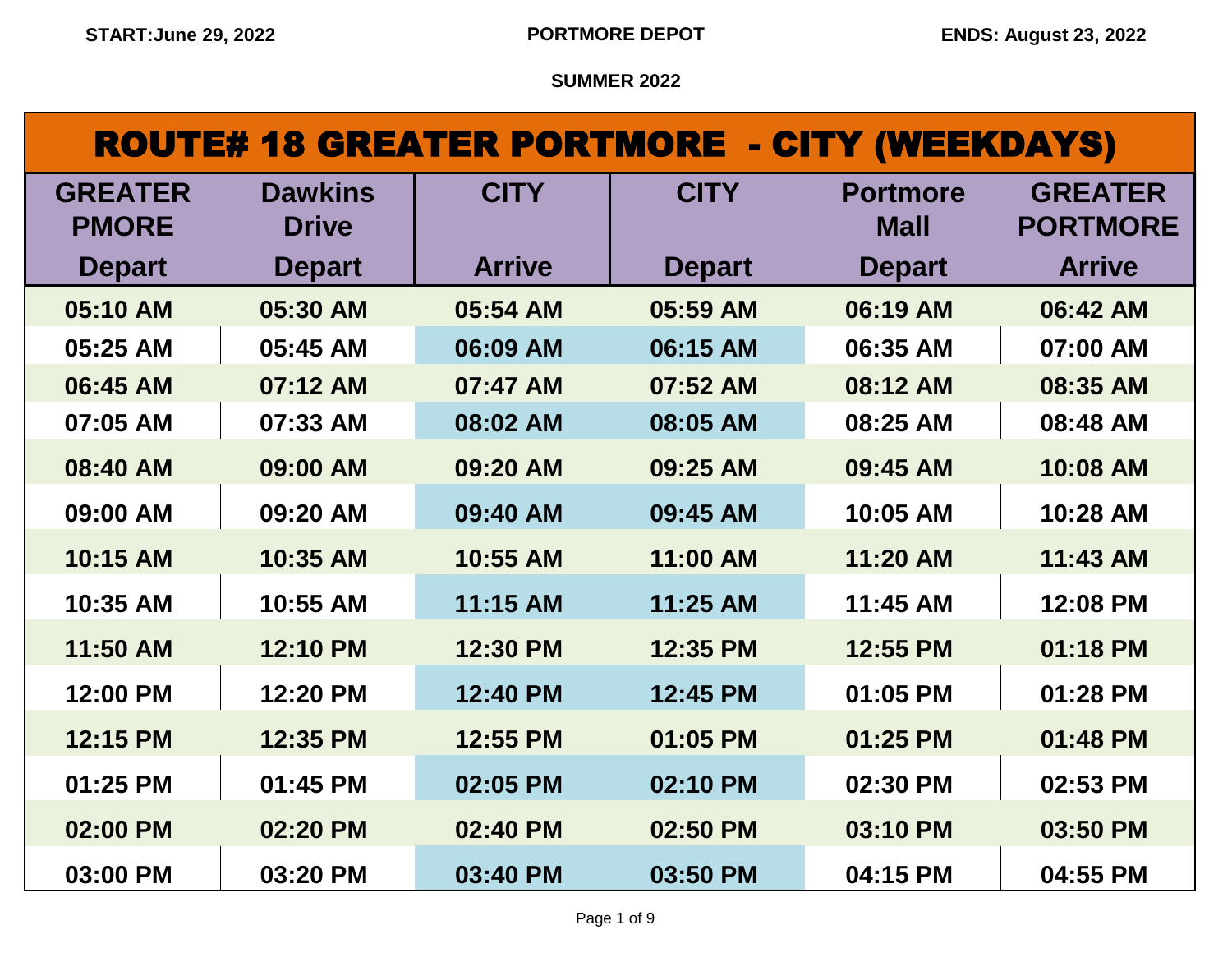| 04:00 PM | 04:20 PM | 04:40 PM | 04:45 PM | 05:10 PM | 05:50 PM |
|----------|----------|----------|----------|----------|----------|
|          |          |          |          |          |          |
| 05:00 PM | 05:20 PM | 05:40 PM | 05:45 PM | 06:10 PM | 06:50 PM |
| 06:00 PM | 06:20 PM | 06:40 PM | 06:45 PM | 07:10 PM | 07:50 PM |
| 07:00 PM | 07:20 PM | 07:40 PM | 07:45 PM | 08:10 PM | 08:50 PM |
| 07:30 PM | 07:50 PM | 08:10 PM | 08:15 PM | 08:40 PM | 09:20 PM |
| 08:00 PM | 08:20 PM | 08:40 PM | 09:00 PM | 09:25 PM | 10:05 PM |
| 09:00 PM | 09:20 PM | 09:40 PM | 09:55 PM | 10:20 PM | 11:00 PM |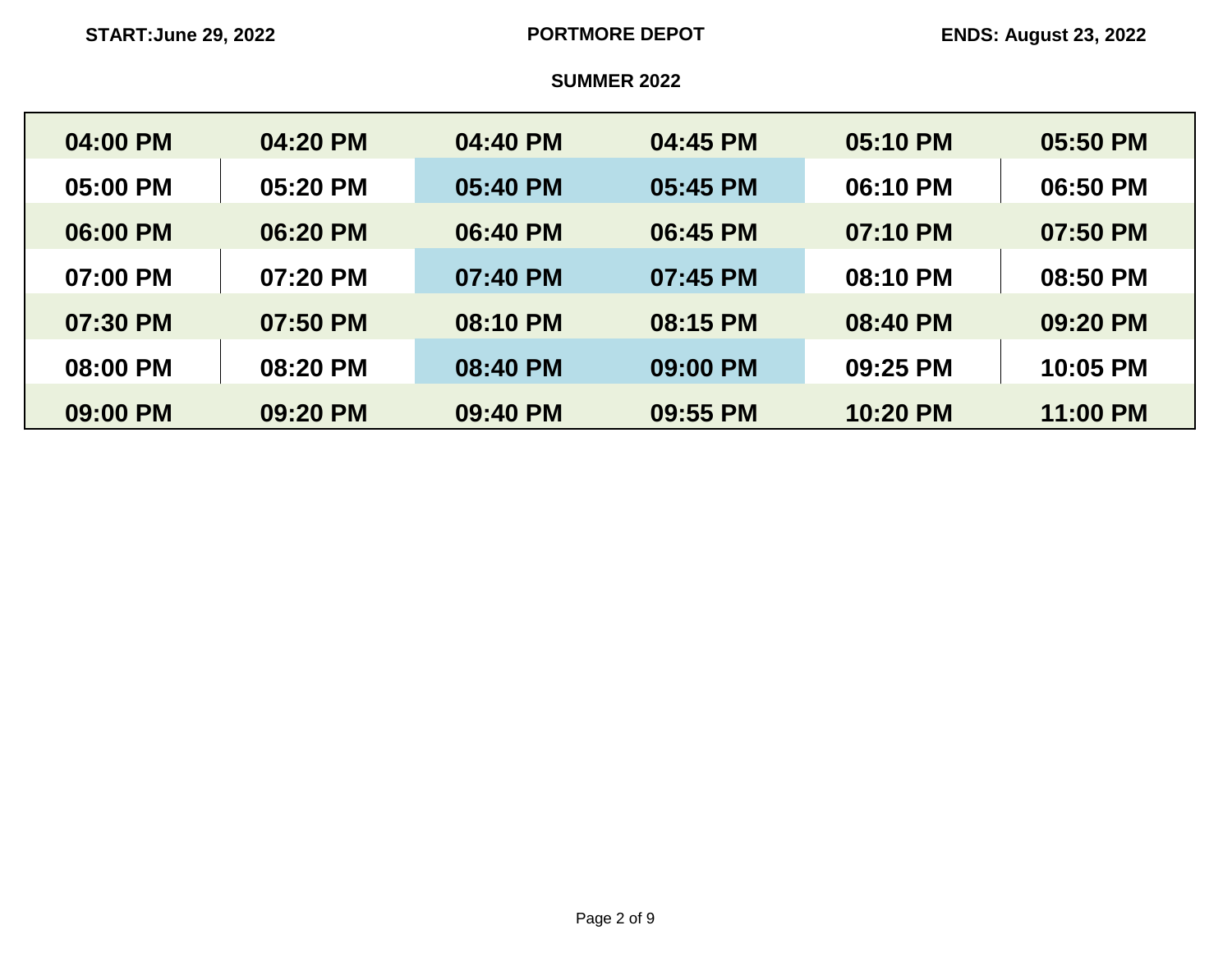## ROUTE# 18 GREATER PORTMORE - CITY (SATURDAYS)

| <b>GREATER</b> | <b>Dawkins</b> | <b>CITY</b>   | <b>CITY</b>   | <b>Portmore</b> | <b>GREATER</b>  |
|----------------|----------------|---------------|---------------|-----------------|-----------------|
| <b>PMORE</b>   | <b>Drive</b>   |               |               | <b>Mall</b>     | <b>PORTMORE</b> |
| <b>Depart</b>  | <b>Depart</b>  | <b>Arrive</b> | <b>Depart</b> | <b>Depart</b>   | <b>Arrive</b>   |
| 05:05 AM       | 05:25 AM       | 05:40 AM      | 05:50 AM      | 06:10 AM        | 06:30 AM        |
| 05:50 AM       | 06:10 AM       | 06:30 AM      | 06:35 AM      | 06:55 AM        | 07:15 AM        |
| 06:35 AM       | 07:00 AM       | 07:20 AM      | 07:25 AM      | 07:45 AM        | 08:05 AM        |
| 07:20 AM       | 07:45 AM       | 08:05 AM      | 08:10 AM      | 08:30 AM        | 08:50 AM        |
| 08:10 AM       | 08:35 AM       | 08:55 AM      | 09:00 AM      | 09:20 AM        | 09:40 AM        |
| 09:00 AM       | 09:25 AM       | 09:45 AM      | 09:50 AM      | 10:10 AM        | 10:30 AM        |
| 09:50 AM       | 10:15 AM       | 10:35 AM      | 10:40 AM      | 11:00 AM        | 11:20 AM        |
| 10:40 AM       | 11:05 AM       | 11:25 AM      | 11:30 AM      | 11:50 AM        | 12:10 PM        |
| 11:30 AM       | 11:55 AM       | 12:15 PM      | 12:20 PM      | 12:40 PM        | 12:58 PM        |
| 12:15 PM       | 12:35 PM       | 12:50 PM      | 12:55 PM      | 01:15 PM        | 01:33 PM        |
| 01:00 PM       | 01:20 PM       | 01:35 PM      | 01:40 PM      | 02:00 PM        | 02:18 PM        |
| 01:40 PM       | 02:00 PM       | 02:15 PM      | 02:20 PM      | 02:40 PM        | 02:58 PM        |
| 02:25 PM       | 02:45 PM       | 03:00 PM      | 03:05 PM      | 03:25 PM        | 03:43 PM        |
| 03:05 PM       | 03:25 PM       | 03:40 PM      | 03:45 PM      | 04:05 PM        | 04:25 PM        |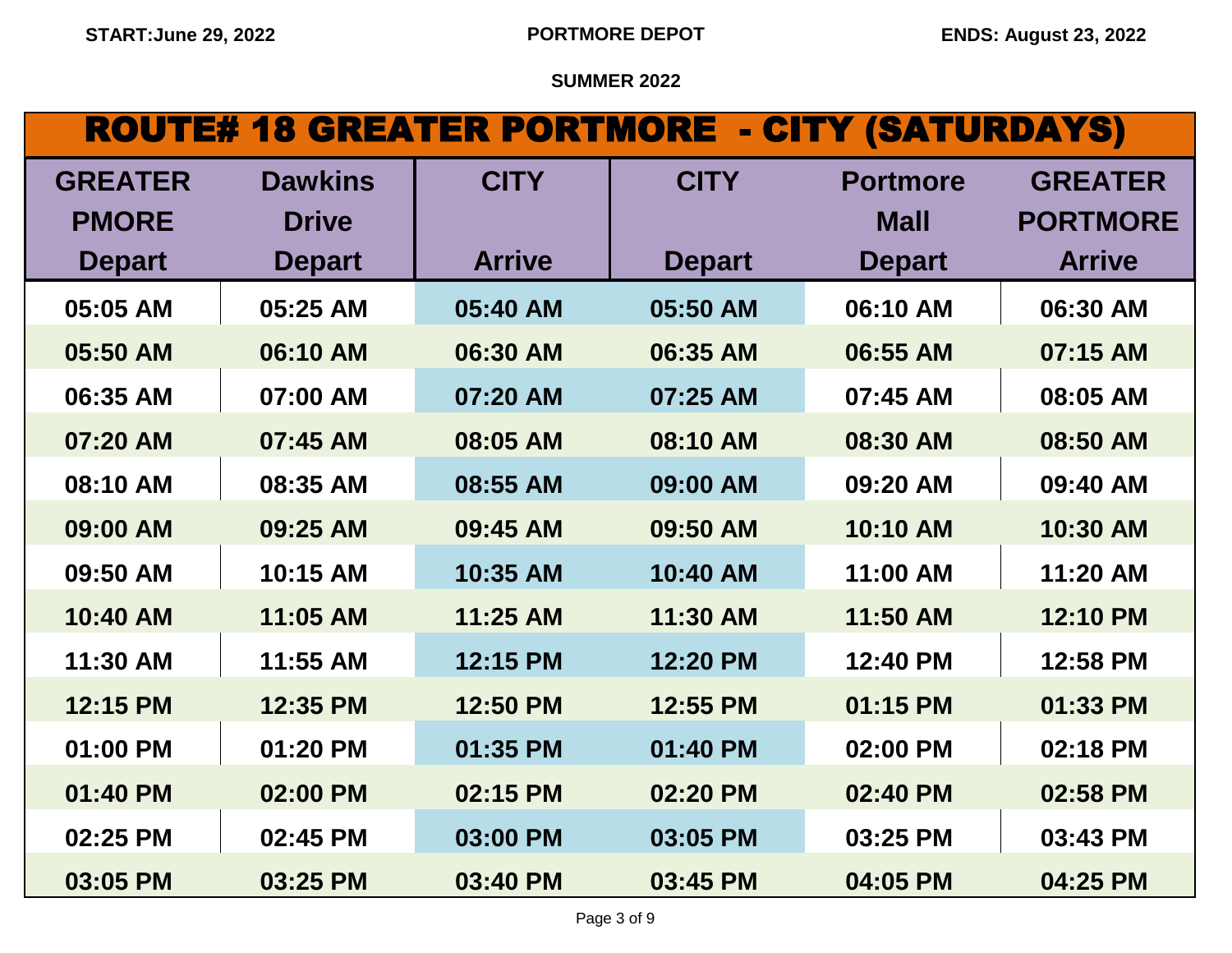| 03:50 PM | 04:10 PM | 04:25 PM | 04:30 PM | 04:50 PM | 05:10 PM |
|----------|----------|----------|----------|----------|----------|
| 04:35 PM | 04:55 PM | 05:10 PM | 05:15 PM | 05:35 PM | 05:55 PM |
| 05:20 PM | 05:40 PM | 05:55 PM | 06:00 PM | 06:20 PM | 06:40 PM |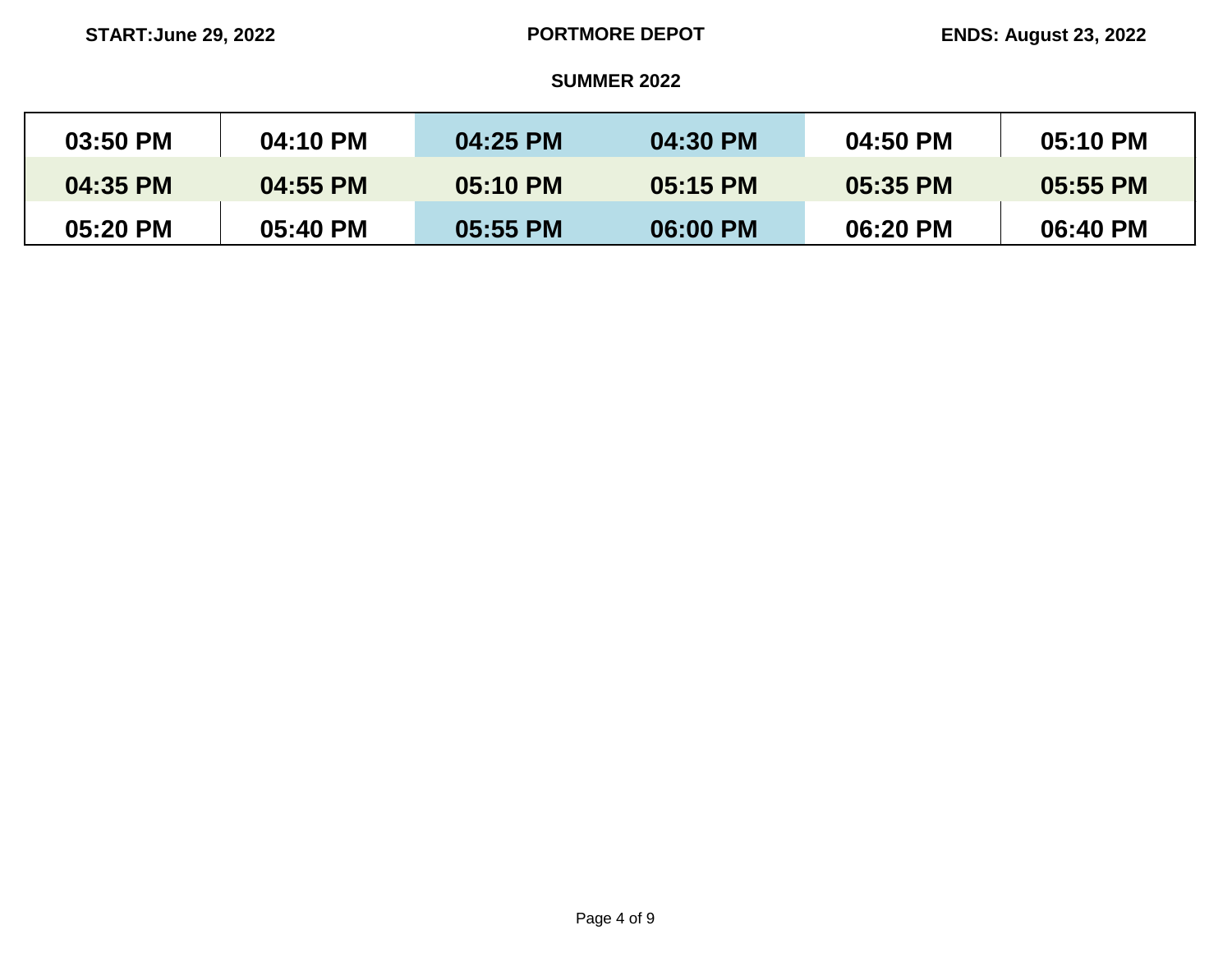| 06:05 PM | 06:25 PM | 06:40 PM | 06:45 PM | 07:05 PM | 07:25 PM |
|----------|----------|----------|----------|----------|----------|
| 06:50 PM | 07:10 PM | 07:25 PM | 07:30 PM | 07:50 PM | 08:10 PM |
| 07:35 PM | 07:55 PM | 08:10 PM | 08:15 PM | 08:35 PM | 08:53 PM |
| 08:20 PM | 08:40 PM | 09:00 PM | 09:05 PM | 09:25 PM | 09:43 PM |
| 09:10 PM | 09:30 PM | 09:50 PM | 10:00 PM | 10:20 PM | 10:38 PM |
|          |          |          |          |          |          |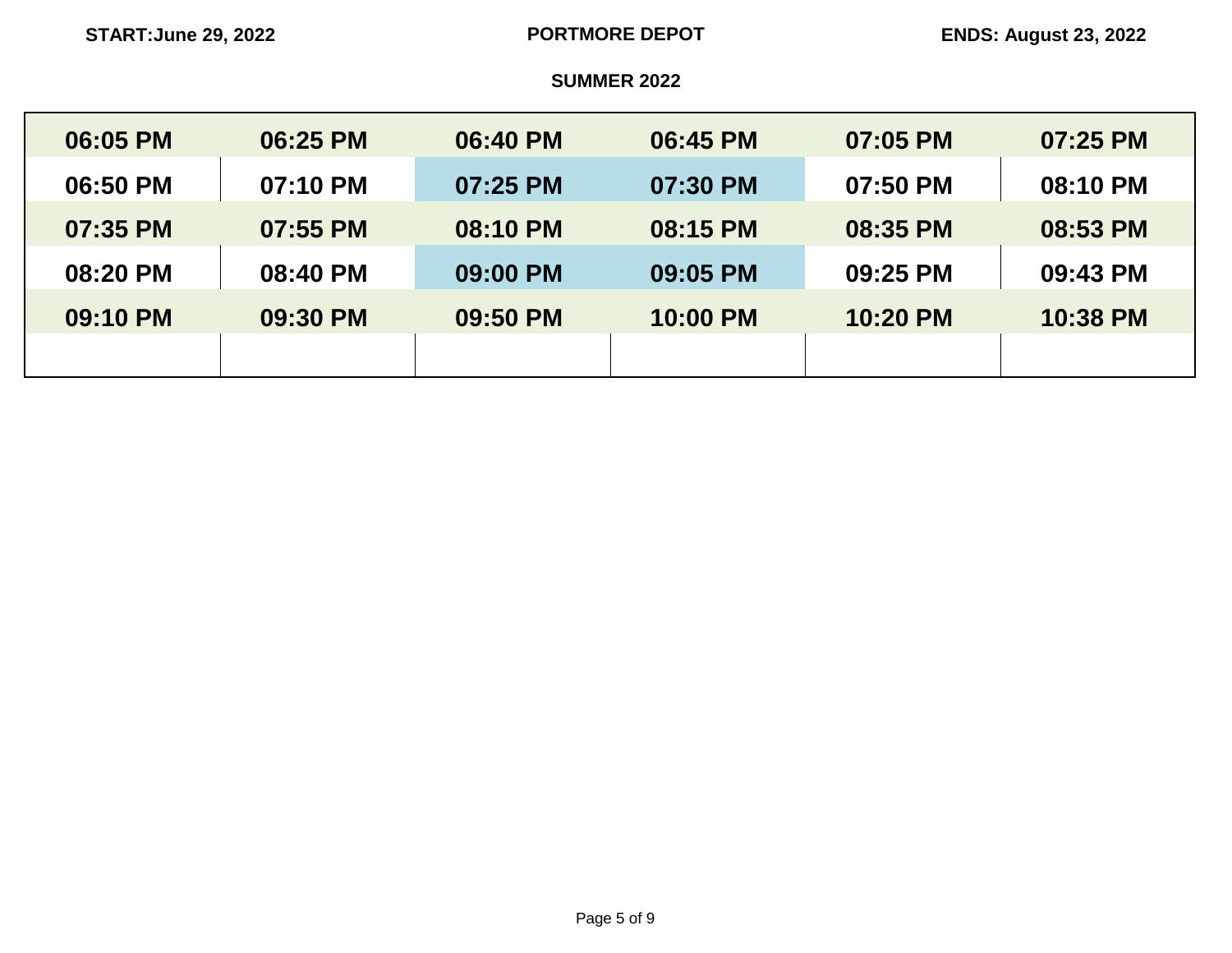# ROUTE# 18 GREATER PORTMORE - CITY (SUNDAYS)

| <b>GREATER</b> | <b>Dawkins</b> | <b>CITY</b>   | <b>CITY</b>   | <b>Portmore</b> | <b>GREATER</b>  |
|----------------|----------------|---------------|---------------|-----------------|-----------------|
| <b>PMORE</b>   | <b>Drive</b>   |               |               | <b>Mall</b>     | <b>PORTMORE</b> |
| <b>Depart</b>  | <b>Depart</b>  | <b>Arrive</b> | <b>Depart</b> | <b>Depart</b>   | <b>Arrive</b>   |
| 05:50 AM       | 06:12 AM       | 06:32 AM      | 06:40 AM      | 07:00 AM        | 07:22 AM        |
| 06:40 AM       | 07:02 AM       | 07:22 AM      | 07:30 AM      | 07:50 AM        | 08:12 AM        |
| 07:30 AM       | 07:52 AM       | 08:12 AM      | 08:20 AM      | 08:40 AM        | 09:02 AM        |
| 08:20 AM       | 08:42 AM       | 09:02 AM      | 09:10 AM      | 09:30 AM        | 09:52 AM        |
| 09:10 AM       | 09:32 AM       | 09:52 AM      | 10:00 AM      | 10:20 AM        | 10:42 AM        |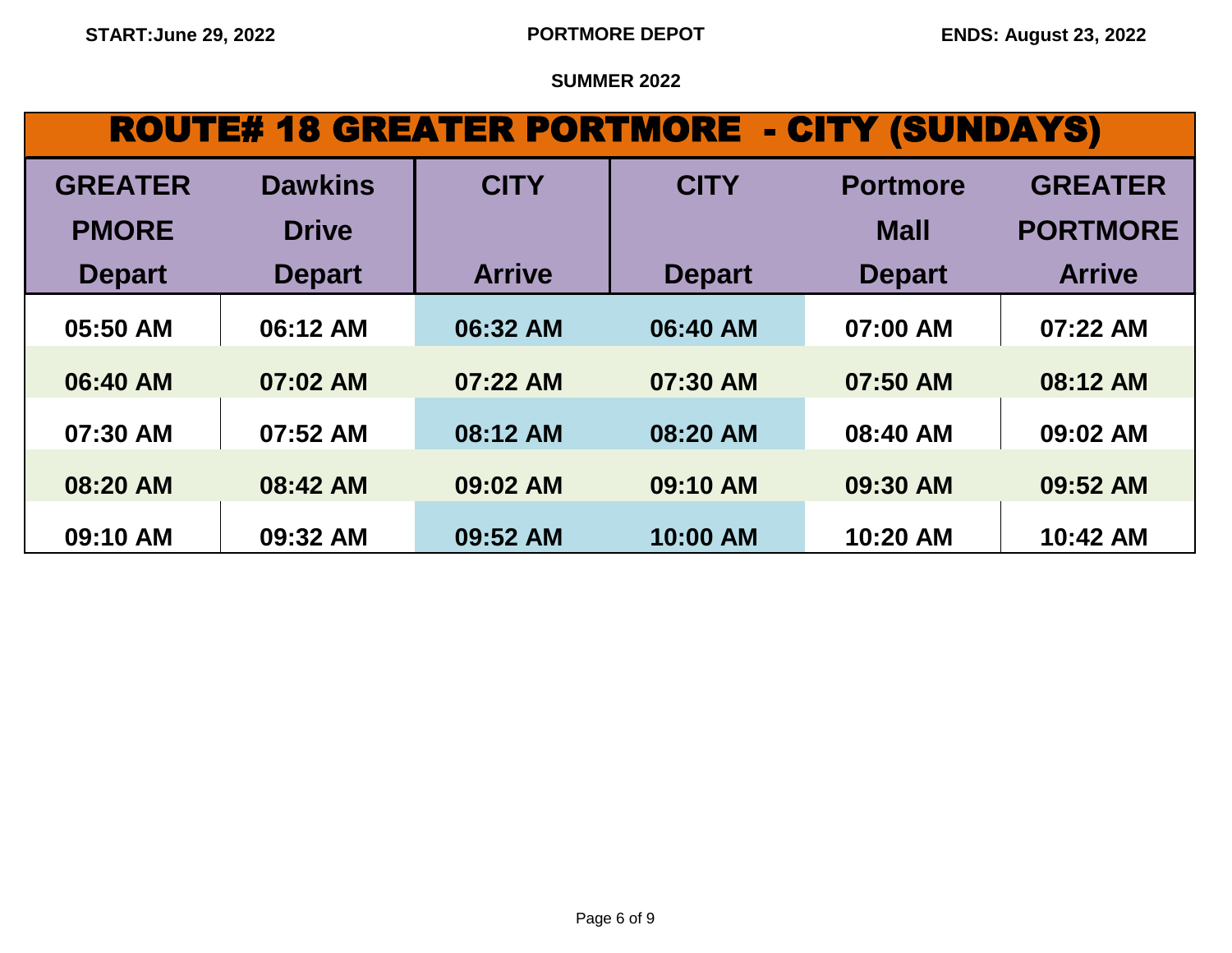| 10:00 AM | 10:22 AM   | 10:42 AM | 10:50 AM | 11:10 AM | 11:32 AM |
|----------|------------|----------|----------|----------|----------|
| 10:50 AM | $11:12$ AM | 11:32 AM | 11:40 AM | 12:00 PM | 12:22 PM |
| 11:40 AM | 12:02 PM   | 12:22 PM | 12:30 PM | 12:50 PM | 01:12 PM |
| 12:30 PM | 12:52 PM   | 01:12 PM | 01:20 PM | 01:40 PM | 02:02 PM |
|          |            |          |          |          |          |
| 01:20 PM | 01:42 PM   | 02:02 PM | 02:09 PM | 02:29 PM | 02:55 PM |
| 02:10 PM | 02:28 PM   | 02:48 PM | 02:55 PM | 03:15 PM | 03:41 PM |
| 03:00 PM | 03:18 PM   | 03:38 PM | 03:45 PM | 04:05 PM | 04:31 PM |
| 03:50 PM | 04:08 PM   | 04:28 PM | 04:35 PM | 04:55 PM | 05:21 PM |
| 04:40 PM | 04:58 PM   | 05:18 PM | 05:25 PM | 05:45 PM | 06:11 PM |
| 05:30 PM | 05:48 PM   | 06:08 PM | 06:15 PM | 06:35 PM | 07:01 PM |
| 06:20 PM | 06:38 PM   | 06:58 PM | 07:05 PM | 07:25 PM | 07:51 PM |
|          |            |          |          |          |          |
| 07:10 PM | 07:28 PM   | 07:48 PM | 07:56 PM | 08:16 PM | 08:42 PM |
| 08:00 PM | 08:18 PM   | 08:38 PM | 08:42 PM | 09:02 PM | 09:28 PM |
| 08:45 PM | 09:03 PM   | 09:23 PM | 09:26 PM | 09:46 PM | 10:12 PM |
| 09:30 PM | 09:48 PM   | 10:08 PM | 10:16 PM | 10:36 PM | 11:02 PM |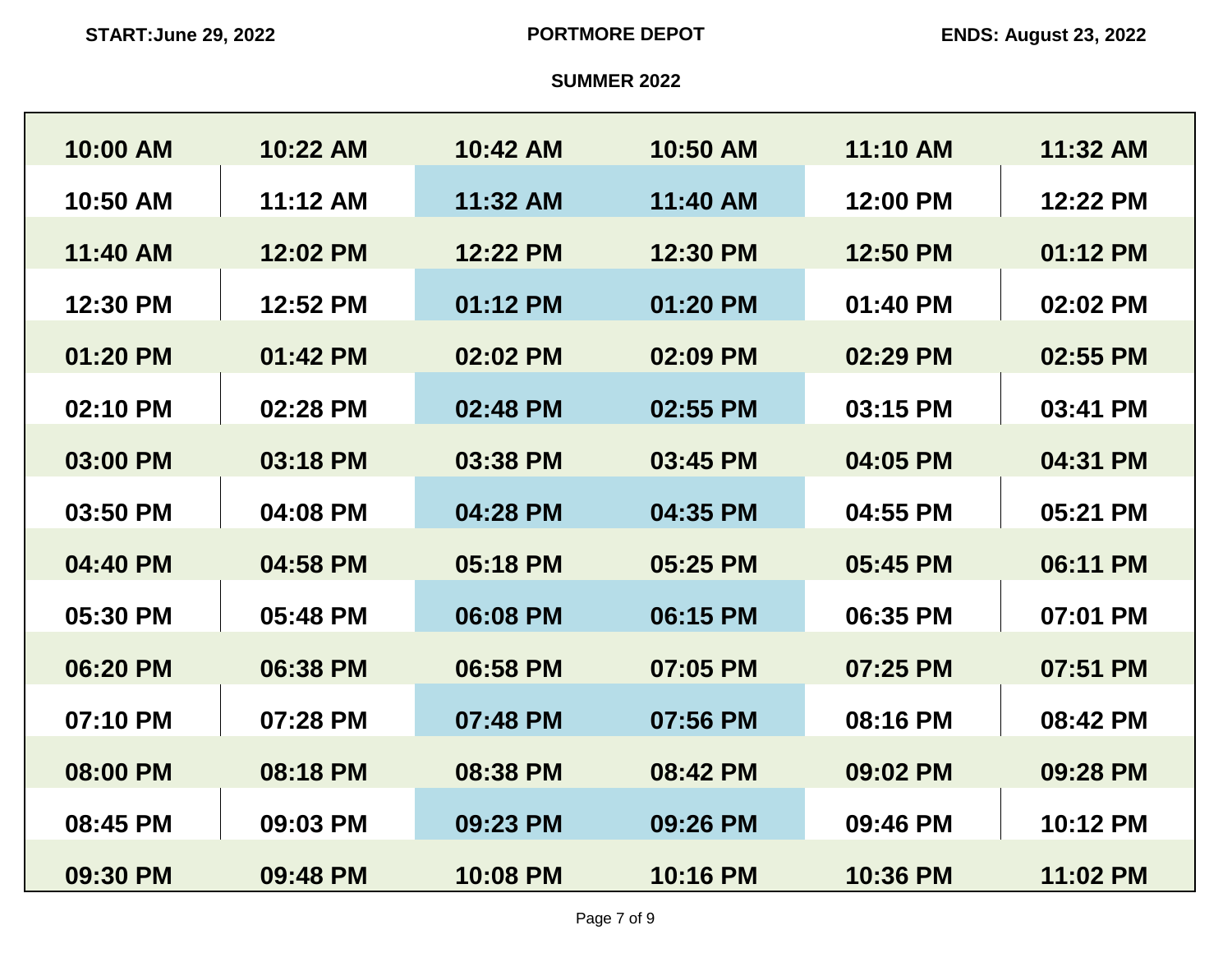### ROUTE# 18 GREATER PORTMORE - CITY (PUBLIC HOLIDAYS)

| <b>GREATER</b> | <b>Dawkins</b> | <b>CITY</b>   | <b>CITY</b>   | <b>Portmore</b> | <b>GREATER</b>  |
|----------------|----------------|---------------|---------------|-----------------|-----------------|
| <b>PMORE</b>   | <b>Drive</b>   |               |               | <b>Mall</b>     | <b>PORTMORE</b> |
| <b>Depart</b>  | <b>Depart</b>  | <b>Arrive</b> | <b>Depart</b> | <b>Depart</b>   | <b>Arrive</b>   |
| 05:50 AM       | 06:12 AM       | 06:32 AM      | 06:40 AM      | 07:00 AM        | 07:22 AM        |
| 06:40 AM       | 07:02 AM       | 07:22 AM      | 07:30 AM      | 07:50 AM        | 08:12 AM        |
| 07:30 AM       | 07:52 AM       | 08:12 AM      | 08:20 AM      | 08:40 AM        | 09:02 AM        |
| 08:20 AM       | 08:42 AM       | 09:02 AM      | 09:10 AM      | 09:30 AM        | 09:52 AM        |
| 09:10 AM       | 09:32 AM       | 09:52 AM      | 10:00 AM      | 10:20 AM        | 10:42 AM        |
| 10:00 AM       | 10:22 AM       | 10:42 AM      | 10:50 AM      | 11:10 AM        | 11:32 AM        |
| 10:50 AM       | 11:12 AM       | 11:32 AM      | 11:40 AM      | 12:00 PM        | 12:22 PM        |
| 11:40 AM       | 12:02 PM       | 12:22 PM      | 12:30 PM      | 12:50 PM        | 01:12 PM        |
| 12:30 PM       | 12:52 PM       | 01:12 PM      | 01:20 PM      | 01:40 PM        | 02:02 PM        |
| 01:20 PM       | 01:42 PM       | 02:02 PM      | 02:09 PM      | 02:29 PM        | 02:55 PM        |
| 02:10 PM       | 02:28 PM       | 02:48 PM      | 02:55 PM      | 03:15 PM        | 03:41 PM        |
| 03:00 PM       | 03:18 PM       | 03:38 PM      | 03:45 PM      | 04:05 PM        | 04:31 PM        |
| 03:50 PM       | 04:08 PM       | 04:28 PM      | 04:35 PM      | 04:55 PM        | 05:21 PM        |